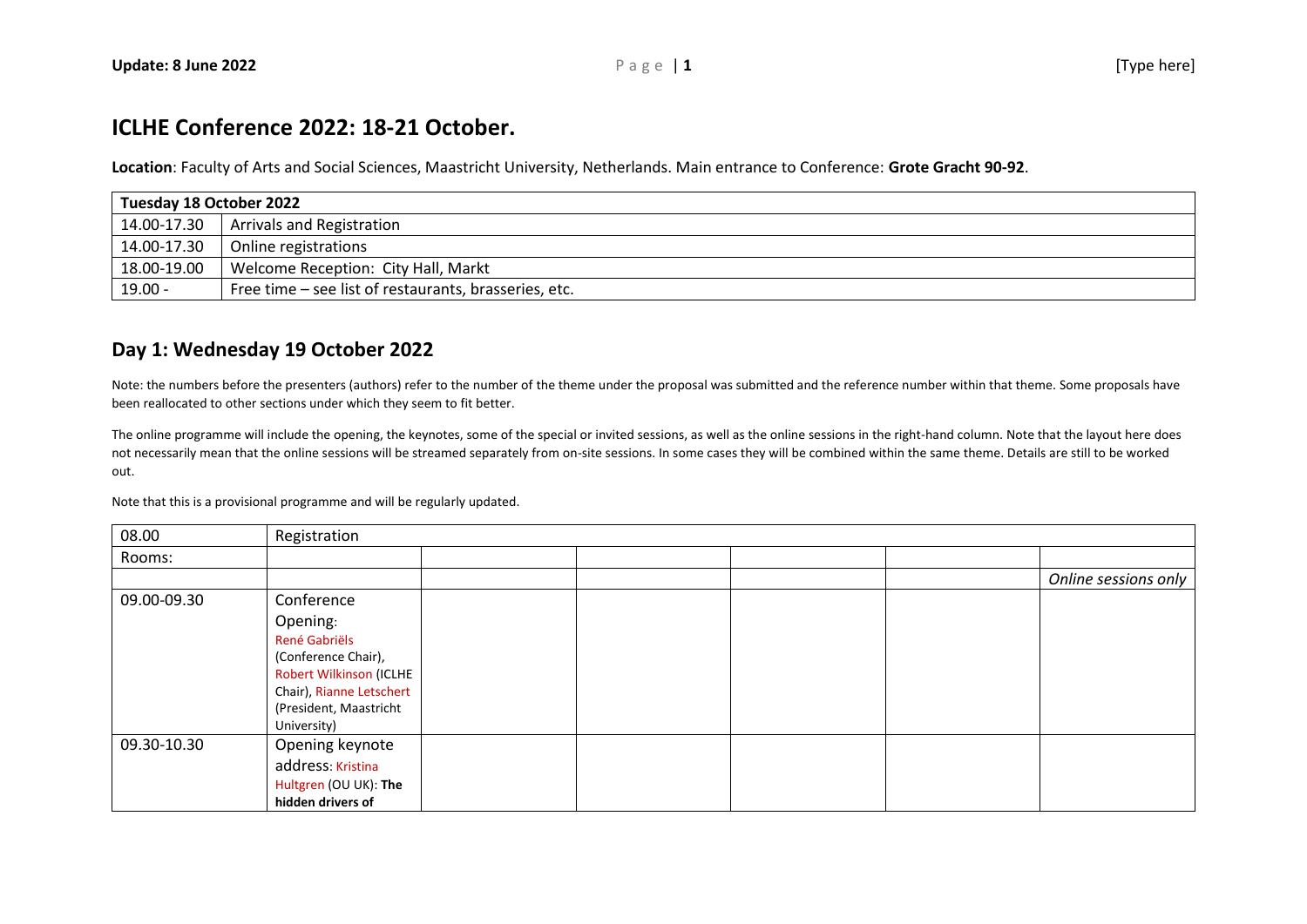| 10.30-11.00                        | English as an academic<br>language: Retheorizing<br>the rise of English as an<br>outcome of higher<br>education governance<br>reforms<br>Coffee Tea Break                                                                                                                                                                                                                                                                                                                                                                                                                   |                                                                                                                                                                                                                                                                                                                                                                                                                                                                                                                                                                                                                                                                                                                          |                                                                                                                                                                                                                                                                                                                                                                                 |                                                                                                                                                                                                                                                                                                                                                                                                                                                                                                                                                                                                                                                                                                                                   |                                                                                                                                                                                                                                                                                                                                                                                                                                                                                                                                                                         |                                                                                                                                                                                                                                                                                                                                                                                                                                                                                                                                                                                                                      |
|------------------------------------|-----------------------------------------------------------------------------------------------------------------------------------------------------------------------------------------------------------------------------------------------------------------------------------------------------------------------------------------------------------------------------------------------------------------------------------------------------------------------------------------------------------------------------------------------------------------------------|--------------------------------------------------------------------------------------------------------------------------------------------------------------------------------------------------------------------------------------------------------------------------------------------------------------------------------------------------------------------------------------------------------------------------------------------------------------------------------------------------------------------------------------------------------------------------------------------------------------------------------------------------------------------------------------------------------------------------|---------------------------------------------------------------------------------------------------------------------------------------------------------------------------------------------------------------------------------------------------------------------------------------------------------------------------------------------------------------------------------|-----------------------------------------------------------------------------------------------------------------------------------------------------------------------------------------------------------------------------------------------------------------------------------------------------------------------------------------------------------------------------------------------------------------------------------------------------------------------------------------------------------------------------------------------------------------------------------------------------------------------------------------------------------------------------------------------------------------------------------|-------------------------------------------------------------------------------------------------------------------------------------------------------------------------------------------------------------------------------------------------------------------------------------------------------------------------------------------------------------------------------------------------------------------------------------------------------------------------------------------------------------------------------------------------------------------------|----------------------------------------------------------------------------------------------------------------------------------------------------------------------------------------------------------------------------------------------------------------------------------------------------------------------------------------------------------------------------------------------------------------------------------------------------------------------------------------------------------------------------------------------------------------------------------------------------------------------|
| 11.00-12.30<br>Parallel Sessions 1 | <b>Special session:</b><br><b>Refugees and</b><br><b>Migrants in HE</b><br>1.21. Marije Michel,<br>Seyit Gök, Kinan Alajak<br>(Netherlands): Updating<br>beliefs about English for<br>academic purposes:<br>Tuning in teachers and<br>students on the same<br>page<br>1.22. Ali Goksu<br>(Netherlands): The<br>Attitudes of Highly<br><b>Educated Immigrants</b><br>on Motivation in<br>Learning English<br>2.09. Esme Smithson<br>Swain, Lidewij Van de<br>Vaart (Netherlands):<br>Right2Education:<br><b>Community Education</b><br>and Honest Dialogues<br>on Difference | Theme 1: Language,<br>status and identity<br><b>Section 1-A:</b><br>Multilingualism-<br>status<br>1.01. Andreana Pastena<br>(Spain): Exploring a<br>multi-dimensionally<br>internationalized<br>classroom with full EMI:<br>A focus on students'<br>views on English as an<br><b>International Language</b><br>and other languages of<br>interaction<br>1.07. Christiane Dalton-<br>Puffer, Julia Hüttner,<br>Karen Schramm, Sejdi<br>Sejdiu, Ilir Krusha,<br>Rezarta Ramadani,<br>Dorinë Rakaj (Austria,<br>Kosovo): University<br>language policy as<br>motor of national<br>intergroup cohesion<br>1.20. Peep Nemvalts,<br><b>Helena Lemendik</b><br>(Estonia): Language<br>dilemmas of Estonian<br>doctoral students | Theme 3: Impacts of<br><b>English-Medium</b><br><b>Instruction</b><br><b>Section 8: Disciplinary</b><br><b>literacies</b><br>3.51. Elisabet Arnó-<br>Macià, Marta Aguilar-<br>Pérez (Spain): Learning<br>disciplinary genres in<br>engineering through<br><b>EMI</b><br>3.58. Birna<br>Arnbjörnsdóttir<br>(Iceland): Academic<br>Writing and Revision in<br><b>EMI Programs</b> | Theme 3: Impacts of<br><b>English-Medium</b><br>Instruction<br><b>Section 2-B: Discourse</b><br>and Communication<br>3.45. Beatrice Zuaro<br>(Sweden / Italy)<br>[POSSIBLY ONLINE]:<br>Content adaptations in<br>English-medium<br>Instruction: comparing<br>L1 and English-medium<br>lectures<br>3.49. Kirstie Riedl<br>(Austria): Just how<br>muddy is it? The impact<br>of EMI on academic<br>performance for<br>business administration<br>students<br>3.21. Wendy Bell<br>(Germany): Content<br><b>Medium Instruction</b><br>integrates<br>comprehensive<br>communication skills<br>into language pedagogy<br>to augment English<br><b>Medium Instruction</b><br><b>International Business</b><br>Administration<br>programs | Theme 4: The nature of<br>knowledge, power and<br><b>EMI</b><br><b>Section 1: Power</b><br>4.01. Maria Micaela<br>Coppola, Chiara Polli<br>(Italy): Other than<br>English: A Qualitative<br>Study on the Shifting<br>Academic Power of<br>English<br>4.03. B. Suzanne<br>Warsinsky (France):<br>English Medium<br>Instruction:<br>Englishization and<br>systemic power<br>4.05. Nashwa Nashaat-<br>Sobhy, Davinia Sánchez-<br>García, Jennifer Valcke,<br>Julie Walaszczyk (Spain<br>/ Sweden / Belgium):<br>English-Medium<br><b>Education for Global</b><br>Citizenry | Online sessions 1<br><b>Theme 3: Disciplinary</b><br>literacies<br>3.15. Guzman Mancho-<br>Barés, Enric Llurda<br>(Spain): LIDISELF $-A$<br>project on the<br>Development of<br>disciplinary literacies in<br>English as a lingua<br>franca at university<br>3.04. Helena Roquet,<br>Noelia Navarro,<br><b>Florentina Nicolás-</b><br>Conesa (Spain): The<br>impact of content-<br>based instruction on EFL<br>writing in two<br>instructional contexts at<br>university: EMI versus<br>L1<br>3.26. Irene Castellano-<br>Risco, José Peña-García<br>(Spain): Lexical<br>demands of academic<br>spoken English in EMI |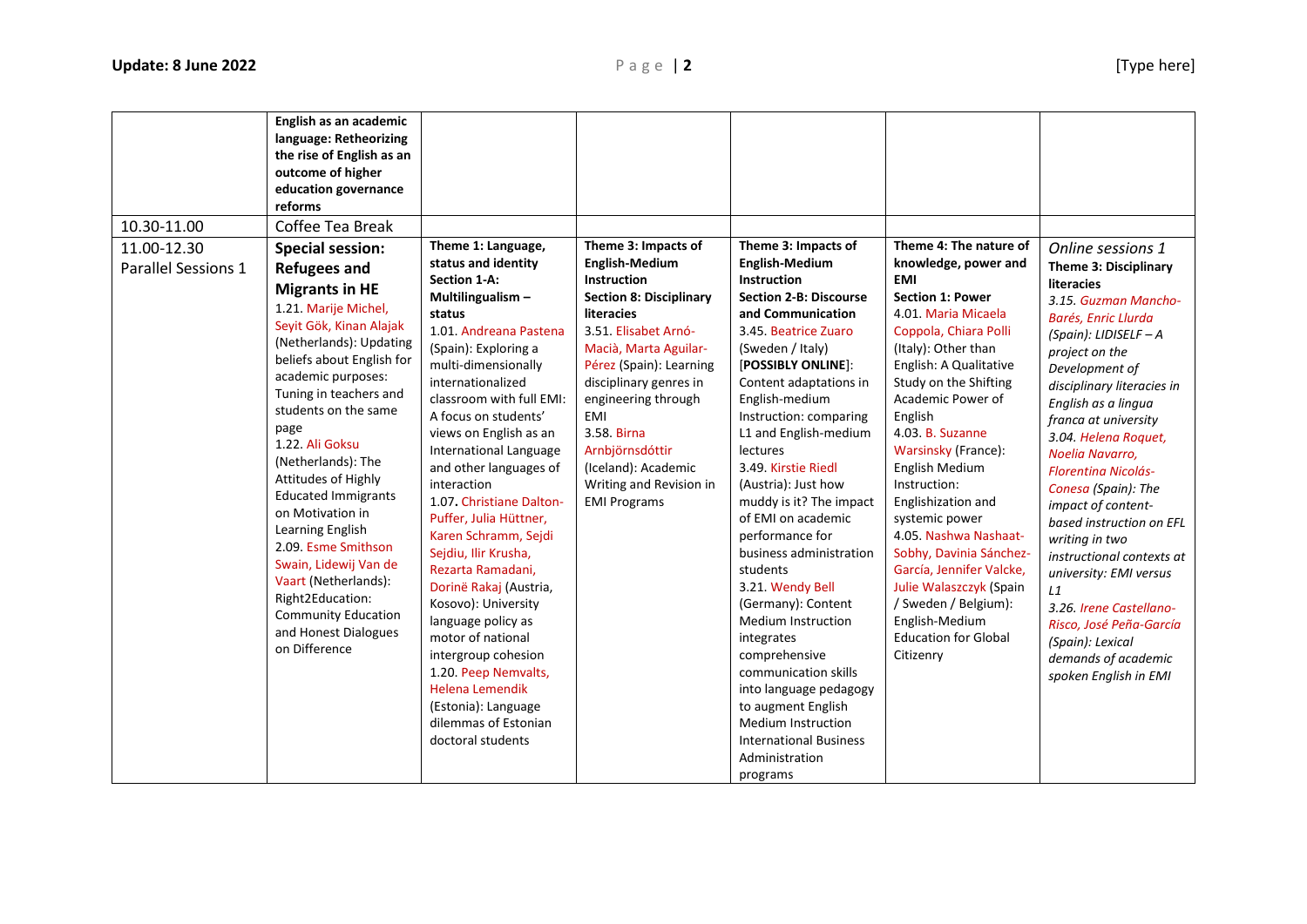| 12.30-14.00 | Lunch<br><b>Posters available</b><br>at lunchtime | 3.31. Margarida Morgado, Cristina Pereira (Portugal): Content and Language Teacher Collaboration in<br><b>Higher Education</b><br>1.19. Maggie Bullock Oliveira, Charlotte Mende (Germany): Empowering Students through the Explicit<br>Teaching of Language Ideologies<br>5.05. Mónica Régio, Marcelo Gaspar, Margarida Morgado (Portugal): A CLIL Approach to Engineering on<br>Integrating Sustainable Development Goals: Materials and Feedback from Students and Teachers |  |
|-------------|---------------------------------------------------|--------------------------------------------------------------------------------------------------------------------------------------------------------------------------------------------------------------------------------------------------------------------------------------------------------------------------------------------------------------------------------------------------------------------------------------------------------------------------------|--|
|-------------|---------------------------------------------------|--------------------------------------------------------------------------------------------------------------------------------------------------------------------------------------------------------------------------------------------------------------------------------------------------------------------------------------------------------------------------------------------------------------------------------------------------------------------------------|--|

| Rooms:                                    |                                                                                                                                                                                                                                                                                                                                                                                                                                                                                                                                                                                                                                |                                                                                                                                                                                                                                                                                                                                                                                                                                                                                                                                                                                                                  |                                                                                                                                                                                                                                                                                                                                                  |                                                                                                                                                                                                                                                                                                                                                                                                                                                                                                                                                                                                                                                                                                              |                                                                                                                                                                                                                                                                                                                                                                                                                                                                                                                                                                                             |                                                                                                                                                                                                                                                                                                                                                                                                                                                                                                                                                                                                                                                                          |
|-------------------------------------------|--------------------------------------------------------------------------------------------------------------------------------------------------------------------------------------------------------------------------------------------------------------------------------------------------------------------------------------------------------------------------------------------------------------------------------------------------------------------------------------------------------------------------------------------------------------------------------------------------------------------------------|------------------------------------------------------------------------------------------------------------------------------------------------------------------------------------------------------------------------------------------------------------------------------------------------------------------------------------------------------------------------------------------------------------------------------------------------------------------------------------------------------------------------------------------------------------------------------------------------------------------|--------------------------------------------------------------------------------------------------------------------------------------------------------------------------------------------------------------------------------------------------------------------------------------------------------------------------------------------------|--------------------------------------------------------------------------------------------------------------------------------------------------------------------------------------------------------------------------------------------------------------------------------------------------------------------------------------------------------------------------------------------------------------------------------------------------------------------------------------------------------------------------------------------------------------------------------------------------------------------------------------------------------------------------------------------------------------|---------------------------------------------------------------------------------------------------------------------------------------------------------------------------------------------------------------------------------------------------------------------------------------------------------------------------------------------------------------------------------------------------------------------------------------------------------------------------------------------------------------------------------------------------------------------------------------------|--------------------------------------------------------------------------------------------------------------------------------------------------------------------------------------------------------------------------------------------------------------------------------------------------------------------------------------------------------------------------------------------------------------------------------------------------------------------------------------------------------------------------------------------------------------------------------------------------------------------------------------------------------------------------|
| 14.00-15.30<br><b>Parallel Sessions 2</b> | Colloquium 1<br>2.10. J.D. ten Thije, F.C.<br>Groothoff, K. Mulder &<br>K. Naber (Netherlands):<br>The impact of<br>internationalisation on<br>participation bodies at<br>universities: The<br>Participation and<br>multilingualism project.<br>2.10.A. Jan D. ten Thije,<br><b>Kimberly Naber</b><br>(Netherlands):<br>Language policies of<br><b>Dutch Universities</b><br>2.10.B. K. Mulder,<br>F.C.Groothoff<br>(Netherlands):<br>Receptive Dutch for<br>Participation in<br>university bodies<br>2.10.C. Kimberly Naber,<br><b>Frederike Groothoff</b><br>(Netherlands): Training<br>and toolkit multilingual<br>meetings | Theme 1: Language,<br>status and identity<br><b>Section 1-B:</b><br>Multilingualism -<br>status<br>1.10. Elena Borsetto<br>(Italy): International<br>students' multilingual<br>identities and their<br>perspectives on<br>learning English and<br>Italian in a Foundation<br>Year programme<br>1.09. Mirela Alhasani<br>Dubali (Albania):<br>Implications of EMI to<br>Albania's higher<br>education profile:<br>thoughts for a bilingual<br>alternative<br>1.13. Robert Wilkinson,<br>René Gabriëls<br>(Netherlands): Choosing<br>EMI to enhance job<br>prospects: career<br>perceptions and a<br>nomadic elite | Theme 2: Policy,<br>macro, meso, micro.<br>Section 2-A: Policy and<br>language<br>2.04. Frank van<br>Splunder (Belgium):<br>Englishization or<br>Multilingualism?<br>Language Policy in<br>Flemish Higher<br>Education<br>2.20. Dmytro Mazin,<br>Mariya Sydorovych<br>(Ukraine): Shaping<br>language policy in<br>higher education in<br>Ukraine | Theme 3: Impacts of<br><b>English-Medium</b><br><b>Instruction</b><br>Section 1-A:<br>Competence<br>3.01. Balbina Moncada-<br>Comas, Maria Sabaté-<br>Dalmau (Spain):<br>Multimodal<br>competence and<br>multilingual lecturing in<br>EMI: Exploring the<br>effectiveness of<br>interplaying non-<br>linguistic resources and<br>local-language(s) use in<br><b>EMI</b> praxis<br>3.46. Patrick Studer,<br>Paul Kelly (Switzerland):<br>From monologue to<br>dialogue: Opening<br>teachers' minds to<br>authentic interaction<br>with students<br>3.13. Teresa Morell,<br><b>Vicent Beltran-</b><br>Palanques, Natalia<br>Norte (Spain):<br>Fomenting multimodal<br>engagement in EMI<br>university classes. | Theme 5: The silent<br>voices of other<br>languages<br><b>Section 2:</b><br><b>Translanguaging</b><br>3.41. Eda Genc, Dogan<br>Yuksel, Samantha Curle<br>(Turkey / UK):<br>Lecturers' and Students'<br>Translanguaging<br>Practices in English-<br>taught classes in Turkey<br>3.48. Irene Soriano<br>Flórez (Spain):<br>Approaching<br>translanguaging beliefs<br>and practices in EME<br><b>Business study</b><br>programmes<br>3.56. Lijie Shao<br>(Ireland): Addressing<br>"E" frustration in EMI<br>pedagogy: A case study<br>of EMI business<br>programmes in a<br>Chinese university | Online sessions 2<br>Theme 3<br>3.37. An Nguyen (UK /<br>Vietnam): A<br>longitudinal<br>investigation of the<br><b>Englishisation of Higher</b><br><b>Education and the</b><br><b>English Medium</b><br><b>Education in Vietnam</b><br>3.29. Ana Gonçalves,<br>Cláudia Viegas, Maria<br>de Lurdes Calisto,<br><b>Susana Filipa Gonçalves</b><br>(Portugal): A problem<br>shared is a problem<br>halved: The impacts of a<br>CLIL community of<br>learning and practice in<br>tourism and hospitality<br>higher education<br>teaching practice<br>3.09. Joyce Kling,<br>Slobodanka Dimova<br>(Denmark): Exploring<br><b>EMI</b> lecturers'<br>experience across<br>Europe |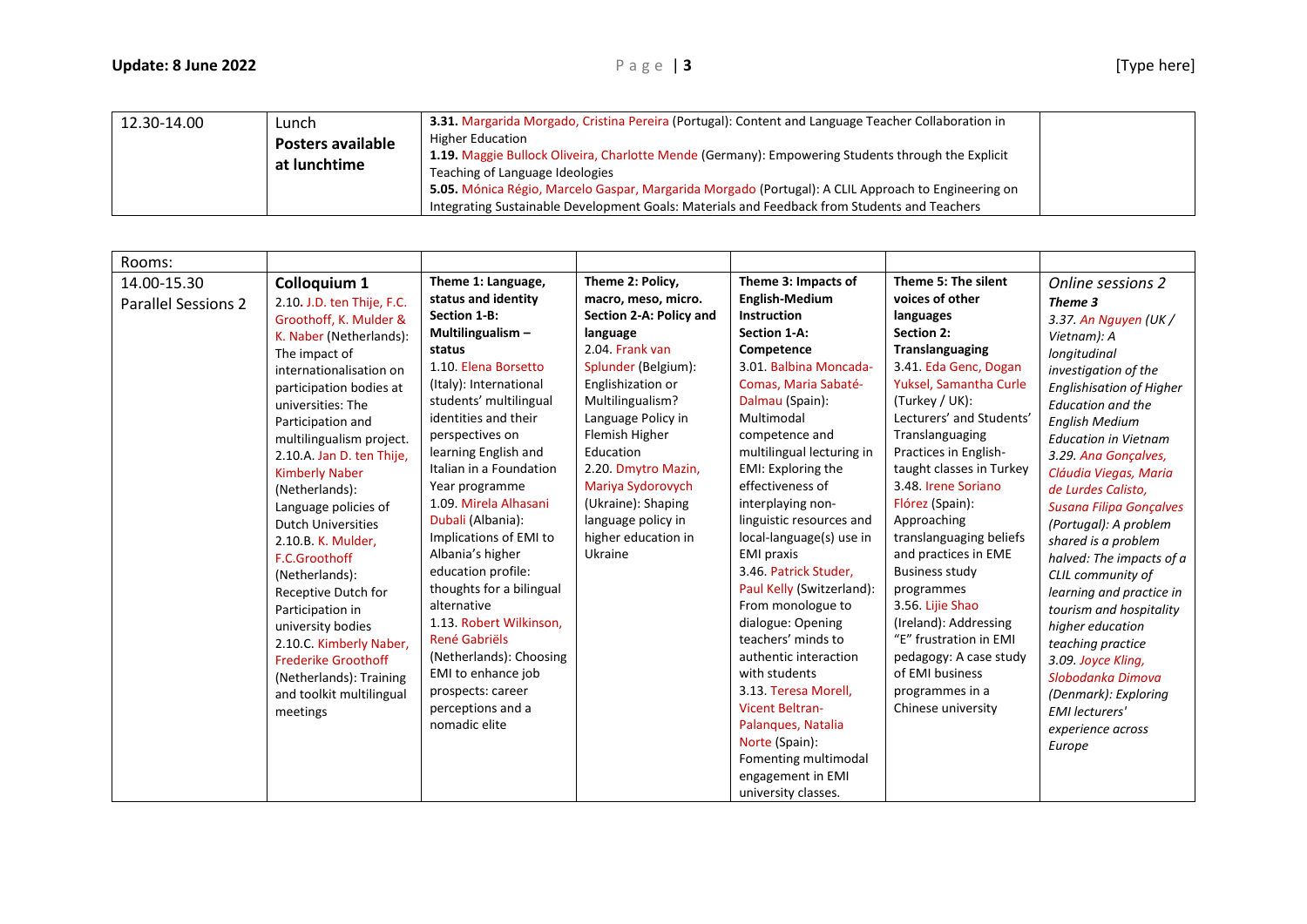| 15.30-16.00                                              | Coffee/Tea                                                                                                                                                                                                                                                                                                                                                                                                                                                                                                                                                                                                                                                                                                                                                                                                       |                                                                                                                                                                                                                                                                                                                                                                                                                                                               |                                                                                                                                                                                                                                                                                              |                                                                                                                                                                                                                                                                                                                                                                                                                                                                 |                                                                                                                                                                                                                                                                                                                                  |
|----------------------------------------------------------|------------------------------------------------------------------------------------------------------------------------------------------------------------------------------------------------------------------------------------------------------------------------------------------------------------------------------------------------------------------------------------------------------------------------------------------------------------------------------------------------------------------------------------------------------------------------------------------------------------------------------------------------------------------------------------------------------------------------------------------------------------------------------------------------------------------|---------------------------------------------------------------------------------------------------------------------------------------------------------------------------------------------------------------------------------------------------------------------------------------------------------------------------------------------------------------------------------------------------------------------------------------------------------------|----------------------------------------------------------------------------------------------------------------------------------------------------------------------------------------------------------------------------------------------------------------------------------------------|-----------------------------------------------------------------------------------------------------------------------------------------------------------------------------------------------------------------------------------------------------------------------------------------------------------------------------------------------------------------------------------------------------------------------------------------------------------------|----------------------------------------------------------------------------------------------------------------------------------------------------------------------------------------------------------------------------------------------------------------------------------------------------------------------------------|
| 16.00-17.00<br><b>Parallel Sessions 3</b><br>17.00-17.15 | <b>Colloquium 2:</b><br>3.60. Emma Dafouz and<br>others (Spain):<br>Developing Disciplinary<br>Literacies in English-<br><b>Medium Education:</b><br>SHIFTing to the Student<br>Perspective<br>3.60A. Pascual Pérez-<br><b>Paredes and Sonia</b><br>López (Spain): Shift<br>student survey:<br>rationale, development<br>and preliminary findings<br>3.60B. Verena Grau and<br>Katharina Ghamarian-<br>Krenn (Austria):<br><b>Extramural English and</b><br><b>EMEMUS: Findings from</b><br>a survey of Spanish and<br><b>Austrian business</b><br>students.<br>3.60C. Pat Moore, Irene<br>Soriano, Miya Komori-<br>Glatz (Spain, Austria):<br><b>Student and Teacher</b><br>(conflicting) views of<br>Disciplinary Literacies in<br>an EME Business<br>programme: Insights<br>from focus groups<br><b>Break</b> | Theme 1: Language,<br>status and identity<br><b>Section 5: L1 Dutch</b><br>impacts<br>1.12. Carel Jansen<br>(Netherlands):<br>Communicative<br>competence by law?<br>Consequences of the<br>new Dutch Language<br>and Accessibility Act for<br>Dutch-language and<br>non-Dutch-language<br>programs<br>3.07. Anja Schüppert,<br>Penny Heisterkamp<br>(Netherlands):<br>Lecturing in L1 Dutch<br>and L2 English: A<br>pairwise comparison of<br>speech samples | Theme 3: Impacts of<br><b>English-Medium</b><br><b>Instruction</b><br>Section 1-B:<br>Competence<br>3.47. Patrick Studer<br>(Switzerland): Re-<br>visiting English-medium<br>instruction in the light<br>of comprehensive<br>internationalization: A<br>case for sociocultural<br>competence | Theme 3: Impacts of<br><b>English-Medium</b><br><b>Instruction</b><br><b>Section 7: Proficiency</b><br>3.14. Hans Malmström;<br>Diane Pecorari (Sweden<br>/ Hong Kong): Does<br>English proficiency<br>develop as a result of<br>English-Medium<br>Instruction?<br>3.53. Rhona P. Lohan<br>(Spain): Applying the<br>ROAD-MAPPING<br>framework: a holistic<br>approach on the impact<br>of EME on the<br>proficiency level of<br>English in Higher<br>Education. | <b>Online Sessions 3</b><br>Theme 3: Impacts of<br><b>English-Medium</b><br><b>Instruction</b><br>Section 1-B:<br>Competence<br>3.25. Irene Castellano-<br>Risco, Marta Martín-<br>Gilete (Spain): The role<br>of L2 learning<br>background in EMI<br>students' self-perceived<br>linguistic needs in<br><b>Higher Education</b> |
|                                                          |                                                                                                                                                                                                                                                                                                                                                                                                                                                                                                                                                                                                                                                                                                                                                                                                                  | Theme 1: Language,                                                                                                                                                                                                                                                                                                                                                                                                                                            | Theme 3: Impacts of                                                                                                                                                                                                                                                                          |                                                                                                                                                                                                                                                                                                                                                                                                                                                                 |                                                                                                                                                                                                                                                                                                                                  |
| 17.15-18.15<br><b>Parallel Sessions 4</b>                | <b>Colloquium 2</b><br>(cont)<br>3.60D. Davinia Sánchez-<br>García, Ariadna<br>Sánchez-Hernández                                                                                                                                                                                                                                                                                                                                                                                                                                                                                                                                                                                                                                                                                                                 | status and identity<br>Section 2-A: Identity -<br>status<br>1.04. B. Suzanne<br><b>Warsinsky (France):</b>                                                                                                                                                                                                                                                                                                                                                    | <b>English-Medium</b><br><b>Instruction</b><br><b>Section 2-A: Discourse</b><br>and Communication                                                                                                                                                                                            |                                                                                                                                                                                                                                                                                                                                                                                                                                                                 | <b>Online Sessions 4</b><br>Theme 2: Policy, macro,<br>meso, micro.<br>Section 2-B: Policy and<br>language                                                                                                                                                                                                                       |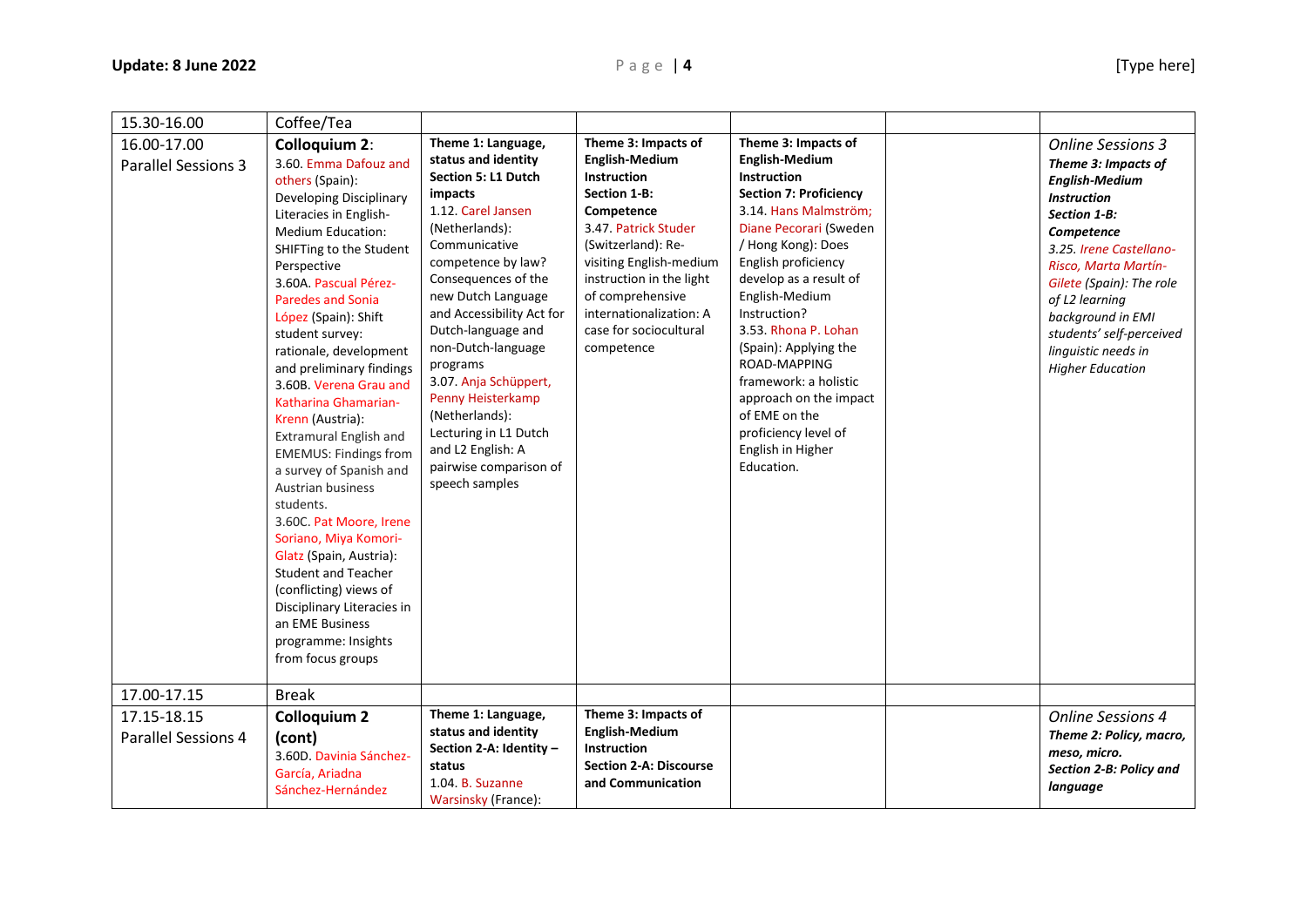|           | (Spain): Materialized<br>genres in EME higher<br>education: Students'<br>oral presentations of<br><b>Business case studies</b><br>3.60E. Julia Hüttner,<br>Ute Smit (Austria):<br>Arguments and<br>Argumentation in<br>Undergraduate<br><b>Business Writing in</b><br>English-Medium<br>Education | Knowledge, identity,<br>and English as the<br>language of study: The<br>case of the Bordeaux<br><b>International Relations</b><br>Degree program<br>3.17. Kevin Haines (UK):<br>The impact of EMI on<br>academic staff and<br>students: diversity or<br>division? | 3.03. David<br>Lasagabaster, Aintzane<br>Doiz (Spain): A<br>comparison of Chinese<br>and Spanish EMI<br>lecturers' use of spoken<br>metadiscourse.<br>3.40. Fatma Ege, Dogan<br>Yuksel, Samantha Curle<br>(Turkey / UK): A corpus-<br>based analysis of<br>discourse strategy use<br>by English-Medium<br>Instruction university<br>lecturers in Turkey |  | 3.28. Edita Poórová,<br>Sandra Kotlebová<br>(Slovakia): English-<br>medium Instruction and<br>Education<br>Accountability. |
|-----------|---------------------------------------------------------------------------------------------------------------------------------------------------------------------------------------------------------------------------------------------------------------------------------------------------|-------------------------------------------------------------------------------------------------------------------------------------------------------------------------------------------------------------------------------------------------------------------|---------------------------------------------------------------------------------------------------------------------------------------------------------------------------------------------------------------------------------------------------------------------------------------------------------------------------------------------------------|--|----------------------------------------------------------------------------------------------------------------------------|
| $18.15 -$ | Evening free<br>See list of<br>restaurants and<br>brasseries.                                                                                                                                                                                                                                     |                                                                                                                                                                                                                                                                   |                                                                                                                                                                                                                                                                                                                                                         |  |                                                                                                                            |

## **Day 2: Thursday 20 October 2022**

| 08.00                                     | Registration                                                                                               |                                                                                                                                                                                                                                                                      |                                                                                                                                                                                                                                                                   |                                                                                                                                                                                                                                                           |                                                                                                                                                                                                                                                                        |                                                                                                                                                                                                                                                                                                   |
|-------------------------------------------|------------------------------------------------------------------------------------------------------------|----------------------------------------------------------------------------------------------------------------------------------------------------------------------------------------------------------------------------------------------------------------------|-------------------------------------------------------------------------------------------------------------------------------------------------------------------------------------------------------------------------------------------------------------------|-----------------------------------------------------------------------------------------------------------------------------------------------------------------------------------------------------------------------------------------------------------|------------------------------------------------------------------------------------------------------------------------------------------------------------------------------------------------------------------------------------------------------------------------|---------------------------------------------------------------------------------------------------------------------------------------------------------------------------------------------------------------------------------------------------------------------------------------------------|
| Rooms:                                    |                                                                                                            |                                                                                                                                                                                                                                                                      |                                                                                                                                                                                                                                                                   |                                                                                                                                                                                                                                                           |                                                                                                                                                                                                                                                                        |                                                                                                                                                                                                                                                                                                   |
| 09.00-10.30<br><b>Parallel Sessions 5</b> | <b>Invited Session:</b><br><b>Institutional</b><br>language policies:<br>challenges and<br>good approaches | Theme 1: Language,<br>status and identity<br>Section 2-B: Identity -<br>status<br>1.05. Caroline<br>Hutchinson (Japan): Our<br>past(s): Japanese<br>learner perceptions of<br>culture and identity in<br><b>EMI history</b><br>1.18. Bipanchi<br>Bhattacharyya, Nang | Theme 3: Impacts of<br>English-Medium<br><b>Instruction</b><br>Section 12: LSP and ESP<br>3.42. Lynn Mastellotto,<br>Renata Zanin (Italy):<br>Constructive alignment<br>in ICLHE: the role of LSP<br>in supporting content<br>and language<br>integrated learning | Theme 3: Impacts of<br>English-Medium<br><b>Instruction</b><br><b>Section 4-A: Teacher</b><br>collaboration and<br>programme<br>effectiveness<br>3.05. Ana M. Piguer-<br>Píriz [ONLINE],<br>Margarida Morgado,<br>Jana Zvěřinová<br>(Spain/Portugal/Czech | Theme 4: The nature of<br>knowledge, power and<br><b>EMI</b><br>Section 2: Elitism and<br>linguistic capital<br>4.02. Dylan Glyn<br>Williams, Juup Stelma<br>(South Korea / UK):<br>Understanding<br>Epistemic Outcomes of<br>English-Medium<br>Instruction in a South | <b>Online Sessions 5</b><br>Theme 3: Impacts of<br><b>English-Medium</b><br><b>Instruction</b><br><b>Section 3-B: Teacher</b><br>training and<br>professional<br>development<br>3.06. Ana Piguer-Píriz,<br><b>Irene Castellano-Risco</b><br>(Spain): 'It is more than<br>just teaching my subject |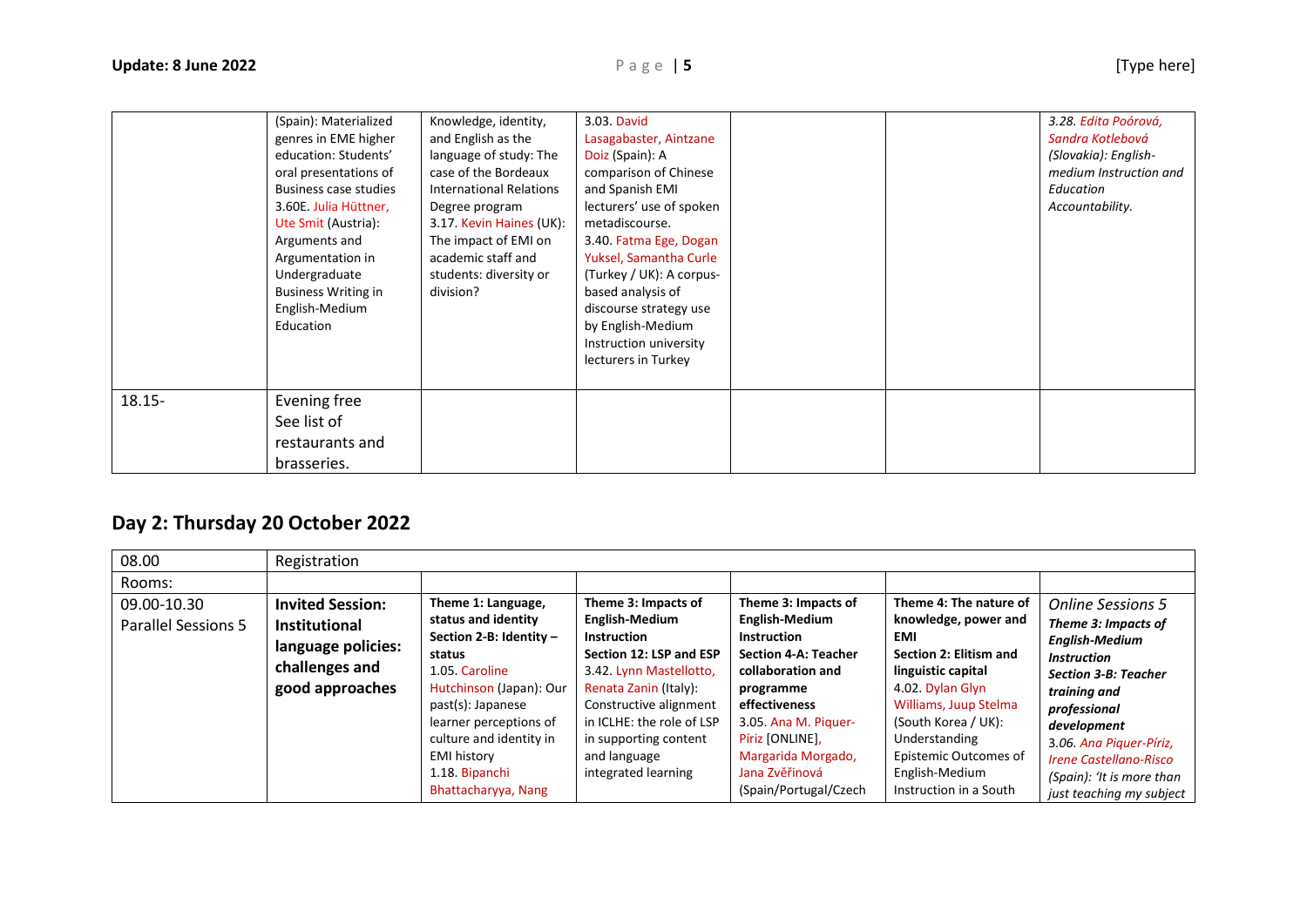|                                    |            | Wesufa Loungchot,<br>Debasish Mohapatra<br>(India): Tai Khampti:<br>Revisiting the Identity                                                                                                                                                                                                                                                                        | 3.50. Marta Aguilar-<br>Perez, Elisabet Arnó-<br>Macià (Spain):<br>Navigating disciplinary<br>communication and<br>EMI students'<br>expectations:<br>Repositioning ESP in an<br><b>EMI-dominated context</b><br>5.01. Mónica Régio,<br>Marcelo Gaspar,<br>Margarida Morgado<br>(Portugal): Smart and<br>Sustainable Integration<br>of English and Content:<br>Insights on the<br>education of Industrial<br><b>Engineering Students</b>  | Republic):<br>Interdisciplinary<br>collaborative<br>approaches in Higher<br><b>Education: Material</b><br>designing by and for<br>content and language<br>lecturers<br>3.18. Linda Mous<br>(Tilburg University),<br>Tom De Moor (UGent)<br>(Netherlands /<br>Belgium): The interplay<br>of linguistics and<br>pedagogics: developing<br>a practical course book<br>for EMI teachers                           | Korean Higher<br><b>Education Institution</b><br>4.07. Maria Kuteeva,<br><b>Kathrin Kaufhold</b><br>(Sweden): A hidden 'E'<br>in EMI: The<br>construction of 'elite'<br>multilingualism in<br>promotional online<br>materials for English-<br>medium programmes in<br>Sweden | in English': An analysis<br>of EMI lecturers' needs                                                                                                                                                                                                                                                                                                                                                                                              |
|------------------------------------|------------|--------------------------------------------------------------------------------------------------------------------------------------------------------------------------------------------------------------------------------------------------------------------------------------------------------------------------------------------------------------------|------------------------------------------------------------------------------------------------------------------------------------------------------------------------------------------------------------------------------------------------------------------------------------------------------------------------------------------------------------------------------------------------------------------------------------------|---------------------------------------------------------------------------------------------------------------------------------------------------------------------------------------------------------------------------------------------------------------------------------------------------------------------------------------------------------------------------------------------------------------|------------------------------------------------------------------------------------------------------------------------------------------------------------------------------------------------------------------------------------------------------------------------------|--------------------------------------------------------------------------------------------------------------------------------------------------------------------------------------------------------------------------------------------------------------------------------------------------------------------------------------------------------------------------------------------------------------------------------------------------|
| 10.30-11.00                        | Coffee/Tea |                                                                                                                                                                                                                                                                                                                                                                    |                                                                                                                                                                                                                                                                                                                                                                                                                                          |                                                                                                                                                                                                                                                                                                                                                                                                               |                                                                                                                                                                                                                                                                              |                                                                                                                                                                                                                                                                                                                                                                                                                                                  |
| 11.00-12.00<br>Parallel Sessions 6 |            | Theme 1: Language,<br>status and identity<br>Section 3-A: Barriers -<br>language -<br>development<br>1.02 Ron Martinez<br>(Brazil): Student<br>perceptions of<br>(in)adequacy of lecturer<br>language proficiency in<br><b>Brazil</b><br>1.06. Satu Tuomainen<br>(Finland): University<br>lecturers' perceptions<br>of the role of English in<br>their instruction | Theme 2: Policy,<br>macro, meso, micro.<br>Section 1: Policy and<br>competence<br>2.01. Maria Sabaté-<br>Dalmau, Josep Maria<br>Cots (Spain): Exploring<br>global competence and<br>curriculum<br>internationalisation in<br>EMI: A mixed-methods<br>proposal<br>2.02. Tho Vo (Vietnam):<br>The glocalisation of<br>English-medium<br>instruction examined<br>through the ROAD-<br><b>MAPPING framework: a</b><br>case study of teachers | Theme 3: Impacts of<br><b>English-Medium</b><br>Instruction<br>Section 9: English<br>language development<br>3.20. Kornelija Čakarun,<br>Branka Drljača Margić<br>(Croatia): Comparison<br>of EMI and non-EMI<br>students' English<br>language progress<br><b>Section 3-B: Teacher</b><br>training and<br>professional<br>development<br>3.08. Annette Bradford,<br><b>Howard Brown</b><br>(Singapore/Japan): |                                                                                                                                                                                                                                                                              | <b>Online Sessions 6</b><br>Theme 2<br>2.03. Mahboubeh<br>Rakhshandehroo<br>(Japan): The challenges<br>and successful practices<br>of COIL (Collaborative<br>Online International<br>Learning)<br>implementation in EMI<br>at a Japanese university<br>Theme 3<br>3.30. Eun Gyong Kim,<br><b>Matthew Baldwin, Mik</b><br>Fanguy, Seonmin Park<br>(South Korea):<br>Introductory ICL classes<br>for EFL college students:<br>in-person and online |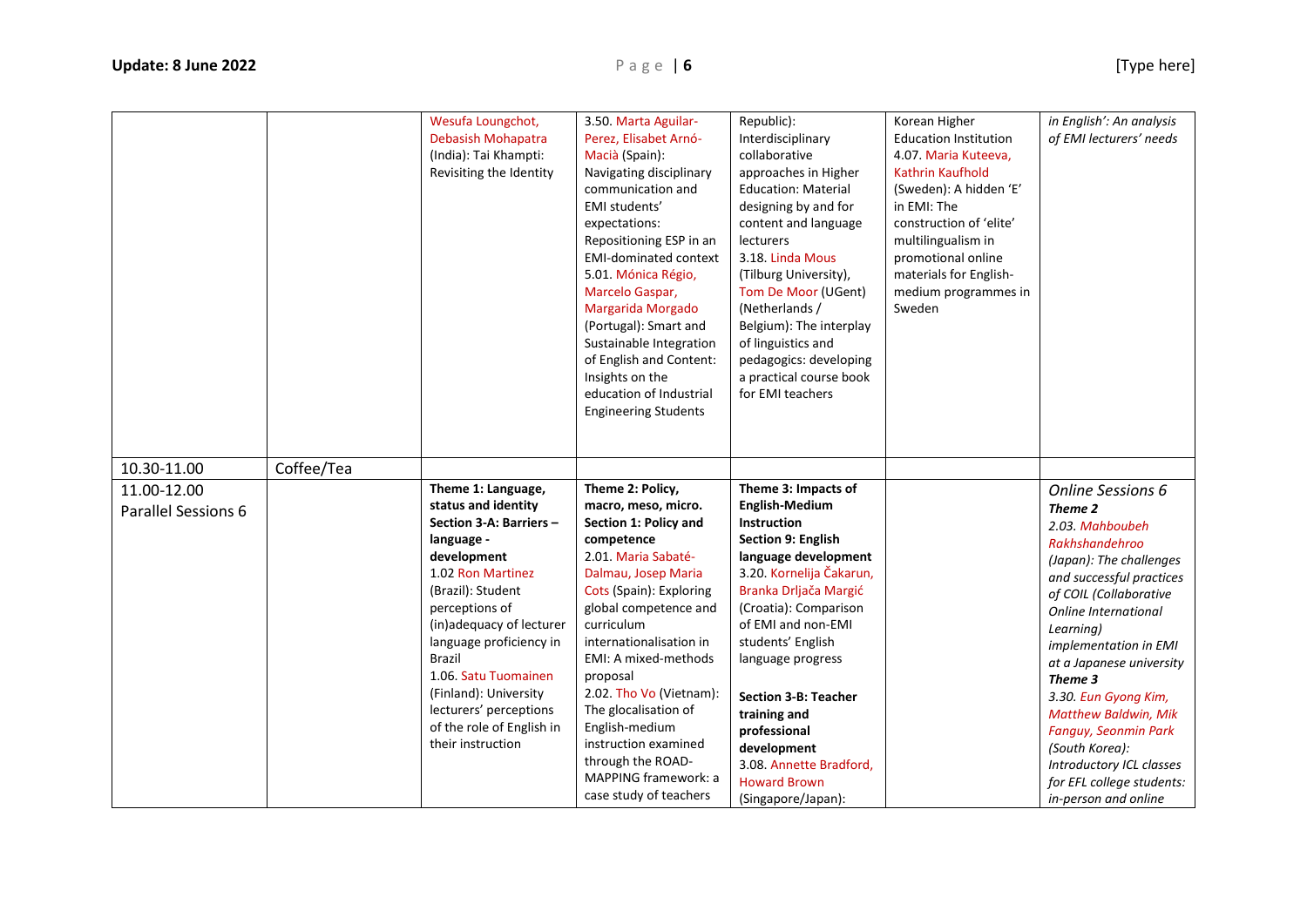|             |                                                                                         |                         | and students in a<br>Vietnamese university                                                                                                                                                                                                                                                                                                                                                                                                          | Professional<br>Development for EMI:<br>Faculty perspectives<br>from Japan |  | classes for newly<br>admitted students at a<br>Korean science and<br>engineering school |  |  |
|-------------|-----------------------------------------------------------------------------------------|-------------------------|-----------------------------------------------------------------------------------------------------------------------------------------------------------------------------------------------------------------------------------------------------------------------------------------------------------------------------------------------------------------------------------------------------------------------------------------------------|----------------------------------------------------------------------------|--|-----------------------------------------------------------------------------------------|--|--|
| 12.00-13.00 | <b>Annual General</b><br><b>Meeting of ICLHE</b><br><b>Association (open</b><br>to all) |                         |                                                                                                                                                                                                                                                                                                                                                                                                                                                     |                                                                            |  |                                                                                         |  |  |
| 12.30-14.00 | Lunch<br>Posters available<br>at lunchtime                                              | <b>Higher Education</b> | 3.31. Margarida Morgado, Cristina Pereira (Portugal): Content and Language Teacher Collaboration in<br>1.19. Maggie Bullock Oliveira, Charlotte Mende (Germany): Empowering Students through the Explicit<br>Teaching of Language Ideologies<br>5.05. Mónica Régio, Marcelo Gaspar, Margarida Morgado (Portugal): A CLIL Approach to Engineering on<br>Integrating Sustainable Development Goals: Materials and Feedback from Students and Teachers |                                                                            |  |                                                                                         |  |  |

| Rooms:                                  |                                                                                                                                                                                                                                   |                                                                                                                                                                                                                                                                                                                                                                                                                                                                                    |                                                                                                                                                                                                                                                                                                                                                                                                                                                                               |                                                                                                                                                                                                                                                                                                                                                                                                                                                                  |                                                                                                                                                                                                                                                                                                                                                                                                                                                                                                                                              |                                                                                                                                                                                                                                                                                                                                                                                                                                 |
|-----------------------------------------|-----------------------------------------------------------------------------------------------------------------------------------------------------------------------------------------------------------------------------------|------------------------------------------------------------------------------------------------------------------------------------------------------------------------------------------------------------------------------------------------------------------------------------------------------------------------------------------------------------------------------------------------------------------------------------------------------------------------------------|-------------------------------------------------------------------------------------------------------------------------------------------------------------------------------------------------------------------------------------------------------------------------------------------------------------------------------------------------------------------------------------------------------------------------------------------------------------------------------|------------------------------------------------------------------------------------------------------------------------------------------------------------------------------------------------------------------------------------------------------------------------------------------------------------------------------------------------------------------------------------------------------------------------------------------------------------------|----------------------------------------------------------------------------------------------------------------------------------------------------------------------------------------------------------------------------------------------------------------------------------------------------------------------------------------------------------------------------------------------------------------------------------------------------------------------------------------------------------------------------------------------|---------------------------------------------------------------------------------------------------------------------------------------------------------------------------------------------------------------------------------------------------------------------------------------------------------------------------------------------------------------------------------------------------------------------------------|
| 14.00-15.30<br><b>Parallel Sessions</b> | Colloquium 3 /<br>Workshop<br>4.08. Magnus Gustafsson,<br>Fia Börjeson, Calle<br>Carlsson, Andreas<br>Eriksson (Sweden): How is<br>the academic literacy<br>continuum of the generic<br>- specific affected by<br>Englishization? | Theme 3: Impacts of<br>English-Medium<br><b>Instruction</b><br>Section 4-B: Teacher<br>and programme<br>effectiveness<br>3.10. Lynn Mastellotto<br>(Italy): Language<br>awareness in EMI and<br>beyond: using a<br>language input<br>observation scheme<br>(LIOS) to support<br>lecturers for improved<br>teacher effectiveness in<br><b>ICLHE</b><br>3.22. Michelle Hunter<br>(UK/Germany): Affect-<br><b>Regulation Strategies:</b><br>how do teachers and<br>students deal with | Theme 3: Impacts of<br><b>English-Medium</b><br><b>Instruction</b><br>Section 5-A: Writing<br>3.54. Penny<br>Heisterkamp, Anja<br>Schüppert, Marije<br>Michel (Netherlands):<br>University in sight:<br>Senior-year high-school<br>students' writing<br>performance in L1<br>Dutch and L2 English<br>3.55. Vanessa Hidalgo,<br>Kirk Sullivan, Yvonne<br>Knospe (Sweden):<br>Dealing with academic<br>writing: Opinions on<br>offering English writing<br>feedback and support | Theme 4: The nature of<br>knowledge, power and<br><b>EMI</b><br>Section 3: Nature of<br>knowledge<br>4.06. Noelia Ruiz-<br>Madrid, Nuria Edo-<br>Marzá, Vicent Beltrán-<br>Palanques (Spain):<br>Unpacking knowledge:<br>A comparative<br>multimodal analysis of<br>EMI teachers'<br>disciplinary discourse<br>4.08. Francis Picavet,<br>Alice Henderson, Erica<br>de Vries (France): The<br>narrative genre in<br>French English-medium<br>engineering lectures | Theme 3: Impacts of<br><b>English-Medium</b><br><b>Instruction</b><br><b>Section 10: Online</b><br>education<br>3.36. Francesca Costa,<br>Cristina Mariotti (Italy): The<br>use of questions as a form<br>of interaction in Italian EMI:<br>A comparison between face<br>to face and online lectures<br>Theme 3: Impacts of<br><b>English-Medium</b><br><b>Instruction</b><br>Section 11: COVID and<br><b>Online education</b><br>3.38. Miguel F. Ruiz-Garrido<br>[ONLINE], Inmaculada<br>Fortanet-Gómez (Spain):<br>Mid-term effects of the | <b>Online Sessions 7</b><br>Theme 3<br>3.34. An Nguyen (UK<br>/ Vietnam):<br>Examining<br><i>implications of</i><br>English versus Local-<br>language Medium<br><b>Instruction</b><br>programmes on<br>students' English<br>self-efficacy and<br>proficiency in<br>Vietnamese Higher<br>Education<br>3.23. Annabel<br>Fernández-Córdoba:<br>Marta Aquilar-Pérez;<br><b>Guzman Mancho-</b><br>Barés (Spain):<br>Language-related |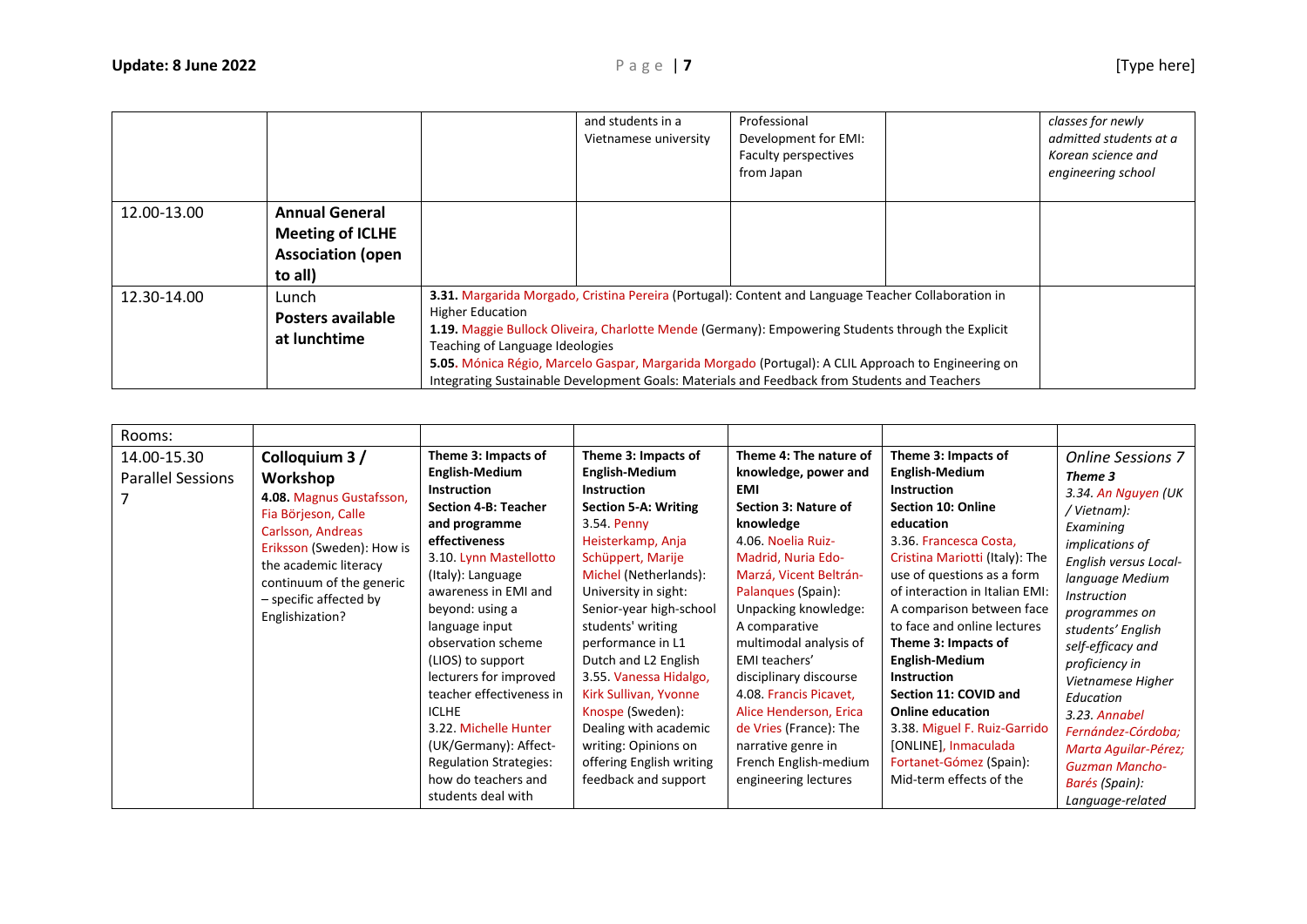|                               |                                                                                                                                                    | learning through EMI at<br>German universities?<br>3.24. Ulla Fürstenberg,<br>Petra Kletzenbauer,<br><b>Margit Reitbauer</b><br>(Austria): Encouraging<br>risk-taking and<br>improving Teaching<br>Effectiveness: A Case<br>for implementing<br><b>Collaborative Action</b><br>Research in CLIL                                                                                                                                                                                                                                                                                                                                                                                                 | to Swedish EMI<br>master's students                                                                                                                                                                                                                                                                                                                                                                                                                                                                                                                                                                                                                                            | (Spain): Using | 4.09. Tom Morton<br>Legitimation Code<br>Theory to explore the<br>relationships between<br>knowledge-building and<br>the use of English as a<br>medium of instruction                                                                                                                                                                                                                                                                                                                          | COVID-19 in EMI teaching:<br>a case study<br>3.59. Francesca Costa,<br>Olivia Mair (Italy): ICLHE<br>online during the Covid-19<br>pandemic                                                                                                                                                                                                                                                                                                                                                                                               | episodes in PBL<br>nursing sessions<br>through English<br>3.52. Eulàlia Borràs<br>(Spain): Discursive<br>spaces in computer-<br>mediated university<br>classes: Student oral<br>participation in L1<br>and English Medium<br>Instruction (EMI)<br>subjects                     |
|-------------------------------|----------------------------------------------------------------------------------------------------------------------------------------------------|-------------------------------------------------------------------------------------------------------------------------------------------------------------------------------------------------------------------------------------------------------------------------------------------------------------------------------------------------------------------------------------------------------------------------------------------------------------------------------------------------------------------------------------------------------------------------------------------------------------------------------------------------------------------------------------------------|--------------------------------------------------------------------------------------------------------------------------------------------------------------------------------------------------------------------------------------------------------------------------------------------------------------------------------------------------------------------------------------------------------------------------------------------------------------------------------------------------------------------------------------------------------------------------------------------------------------------------------------------------------------------------------|----------------|------------------------------------------------------------------------------------------------------------------------------------------------------------------------------------------------------------------------------------------------------------------------------------------------------------------------------------------------------------------------------------------------------------------------------------------------------------------------------------------------|-------------------------------------------------------------------------------------------------------------------------------------------------------------------------------------------------------------------------------------------------------------------------------------------------------------------------------------------------------------------------------------------------------------------------------------------------------------------------------------------------------------------------------------------|--------------------------------------------------------------------------------------------------------------------------------------------------------------------------------------------------------------------------------------------------------------------------------|
| 15.30-16.00<br>16.00-17.30    | Coffee/Tea<br><b>Invited Session:</b>                                                                                                              | Theme 1: Language, status                                                                                                                                                                                                                                                                                                                                                                                                                                                                                                                                                                                                                                                                       | Theme 3: Impacts of                                                                                                                                                                                                                                                                                                                                                                                                                                                                                                                                                                                                                                                            |                | Theme 4: The                                                                                                                                                                                                                                                                                                                                                                                                                                                                                   | Theme 5: The silent                                                                                                                                                                                                                                                                                                                                                                                                                                                                                                                       | <b>Online Sessions 8</b>                                                                                                                                                                                                                                                       |
| <b>Parallel Sessions</b><br>8 | The Impact of<br><b>Englishization on</b><br><b>Institutional and</b><br>Departmental<br><b>Cultural Practices at</b><br><b>Dutch Universities</b> | and identity<br>Section 3-B: Barriers -<br>language - development<br>1.17. Hortènsia Curell,<br>Alexandra Vraciu (Spain):<br>Students' perceptions of L2<br>learning opportunities in the<br>EMI classroom: Does lecturer<br>input quality make a<br>difference?<br>1.15. Julie Walaszczyk<br>(Belgium), Ana Luiza Pirez de<br>Freitas (Brazil): A Roadmap to<br>Integrate North and South<br><b>Higher Education Through</b><br>Interdisciplinary EMI<br><b>Collaboration: A Partnership</b><br>between Belgian and Brazilian<br>Faculty<br>1.25. Nengjing Ren, Mireia<br>Trenchs, Carmen Pérez Vidal<br>(Spain): Language choices in a<br>multilingual context: a<br>longitudinal study of L1 | <b>English-Medium</b><br><b>Instruction</b><br><b>Section 5-B: Writing</b><br>3.27. Guzman Mancho-<br>Barés, Sarah Khan, Elisabet<br>Arnó-Macià (Spain):<br><b>Exploring disciplinary</b><br>literacy development in<br>EMI through genre analysis<br>of a lecturer's assignments<br>3.39. María del Mar<br>Sánchez-Pérez (Spain): The<br>effect of combining EMI<br>and ESP on student<br>language development and<br>academic performance: A<br>case study in a Spanish<br>undergraduate Business<br>Administration context<br>3.57. Verena Grau<br>(Austria): Students' voices<br>on academic writing and<br>multilingual practices in an<br><b>Austrian EMEMUS context</b> |                | nature of<br>knowledge, power<br>and EMI<br><b>Section 4:</b><br><b>Disciplinary</b><br>challenges<br>4.10. Irati Diert-<br>Boté, Balbina<br>Moncada-Comas<br>(Spain): Previous<br>steps towards EMI:<br><b>Building disciplinary</b><br>literacies and<br>providing genre-<br>focused feedback in<br>an ESP Business<br>course<br>3.44. Mira Bekar,<br>Richard Fay (North<br>Macedonia / UK):<br>Criticality revisited:<br>The shaping<br>influence of Anglo-<br>centred academic<br>literacy | voices of other<br>languages<br>Section 1: Other<br>languages<br>5.02. Maria Cristina<br>Boscolo (Italy):<br>Internationalization,<br>Englishization and the<br>Ugly-Duck Syndrome.<br>An Italian voice<br>5.03. Sara Benedi<br>Lahuerta (Ireland):<br><b>Teaching French Law</b><br>in French in an<br>English-Medium:<br>using a 'law and<br>literature' module to<br>improve language<br>skills in a legal<br>context<br>5.04. T.J. Ó Ceallaigh<br>(Ireland): E-ICLHE as a<br>catalyst for<br>transformation:<br>Student perspectives, | Theme 4: The nature<br>of knowledge,<br>power and EMI<br>Section 4:<br><b>Disciplinary</b><br>challenges<br>4.11. Ludmila<br>Hurajova (Slovakia):<br>An English Education<br>Environment in<br>Higher education - a<br>challenge for<br>teachers, students<br>and other staff. |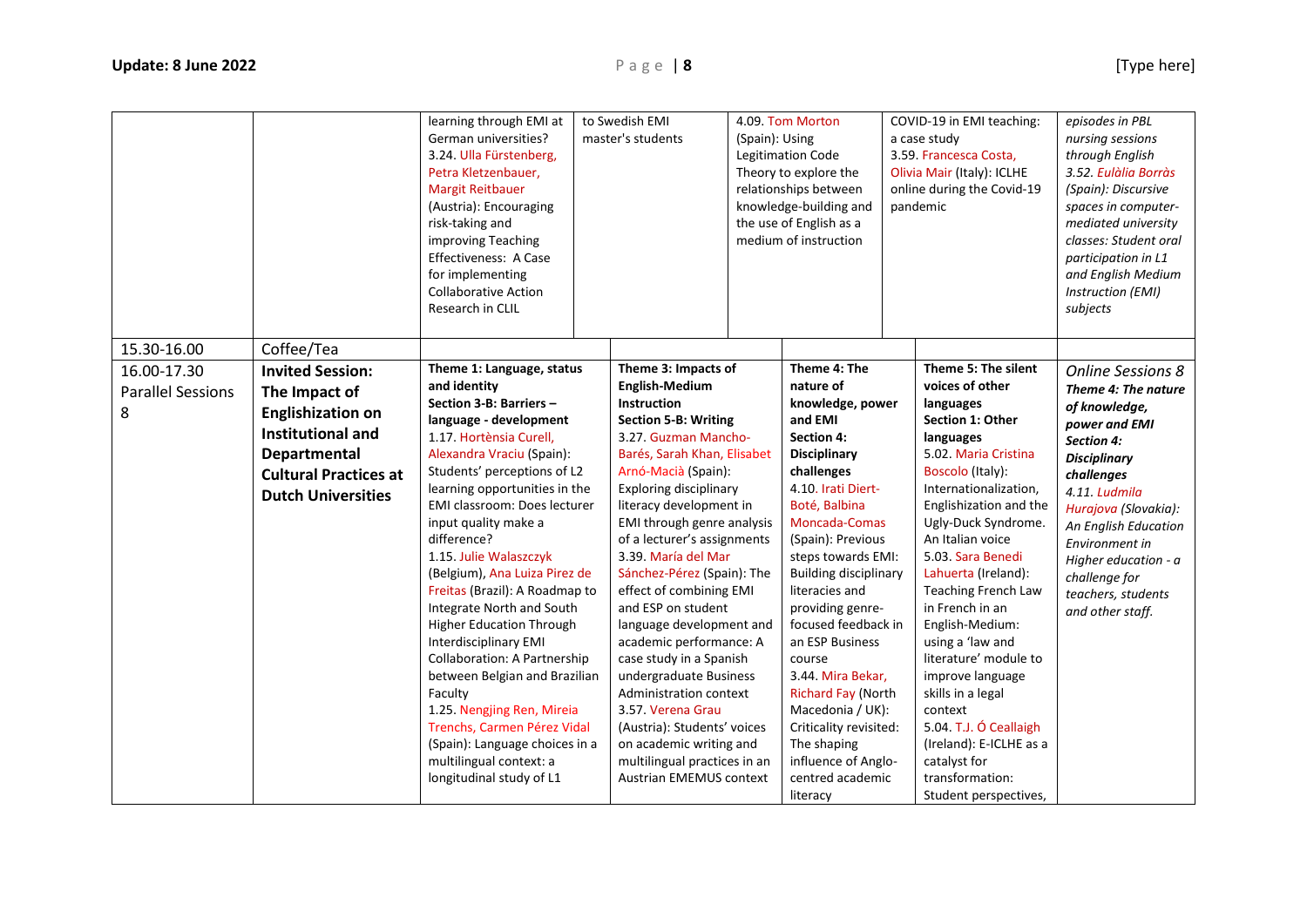|        |                                                                         | Chinese study abroad<br>students in Catalonia |  | practices and<br>outcomes |  |
|--------|-------------------------------------------------------------------------|-----------------------------------------------|--|---------------------------|--|
| 19.00- | <b>Conference Dinner:</b><br>Thiessen, Grote<br>Gracht 18. <sup>A</sup> |                                               |  |                           |  |

A The Conference Dinner is not included in the Conference Fee and requires separate registration. See the Registration Form.

## **Day 3: Friday 21 October 2022**

| 08.00                              | Registration                                                                                                                                                                                                                                                                                                                                                                                                                                                                                                                                                       |                                                                                                                                                                                                                                                                                                                                                                                                                                                                                                                                                   |                                                                                                                                                                                                                                                                                                                                                                                                                                                                                                            |                                                                                                                                                                                                                                                                                                                                                                                                                                                                                                                                                                               |                                                                                                                                                                                                                                                                                                                                                                                                          |                                                                                                                                                 |
|------------------------------------|--------------------------------------------------------------------------------------------------------------------------------------------------------------------------------------------------------------------------------------------------------------------------------------------------------------------------------------------------------------------------------------------------------------------------------------------------------------------------------------------------------------------------------------------------------------------|---------------------------------------------------------------------------------------------------------------------------------------------------------------------------------------------------------------------------------------------------------------------------------------------------------------------------------------------------------------------------------------------------------------------------------------------------------------------------------------------------------------------------------------------------|------------------------------------------------------------------------------------------------------------------------------------------------------------------------------------------------------------------------------------------------------------------------------------------------------------------------------------------------------------------------------------------------------------------------------------------------------------------------------------------------------------|-------------------------------------------------------------------------------------------------------------------------------------------------------------------------------------------------------------------------------------------------------------------------------------------------------------------------------------------------------------------------------------------------------------------------------------------------------------------------------------------------------------------------------------------------------------------------------|----------------------------------------------------------------------------------------------------------------------------------------------------------------------------------------------------------------------------------------------------------------------------------------------------------------------------------------------------------------------------------------------------------|-------------------------------------------------------------------------------------------------------------------------------------------------|
| Rooms:                             |                                                                                                                                                                                                                                                                                                                                                                                                                                                                                                                                                                    |                                                                                                                                                                                                                                                                                                                                                                                                                                                                                                                                                   |                                                                                                                                                                                                                                                                                                                                                                                                                                                                                                            |                                                                                                                                                                                                                                                                                                                                                                                                                                                                                                                                                                               |                                                                                                                                                                                                                                                                                                                                                                                                          |                                                                                                                                                 |
| 09.00-10.30<br>Parallel Sessions 9 | Colloquium 4 on<br><b>Asian Englishes</b><br>and identity<br>Kwok-kan Tam (Hong<br>Kong): Asian<br>English(es): Identity,<br><b>Education and</b><br>Internationalization<br>3.16. Tang, H. K.<br>(Vietnam): Vietnamese-<br>and English-medium<br>instruction in<br><b>Information Technology</b><br>in graduates'<br>retrospect: the impacts<br>of the roles of English<br>and discrepancies in<br>materials and teachers<br>on students' learning,<br>identities, and post-<br>education opportunities<br>through the lens of<br>social and epistemic<br>justice | Theme 1: Language,<br>status and identity<br>Section 4-A: Justice -<br>awareness<br>1.03. Josep Soler<br>(Sweden), Kerttu<br>Rozenvalde (Estonia):<br>Linguistic domination or<br>discrimination?<br>International mobility in<br>English-medium<br>instruction contexts<br>from a linguistic justice<br>lens<br>1.08. Stefan Bulatović<br>(Montenegro):<br>Developing critical ELF<br>awareness among EMI<br>students: an<br>experimental approach<br>1.16. Ivan Moses Okuni,<br>Ari Widyanti<br>(Indonesia): Measuring<br>cognitive load during | Theme 2: Policy,<br>macro, meso, micro.<br>Section 2-C: Policy and<br>language<br>2.07. Birute Klaas-Lang,<br><b>Helena Metslang</b><br>(Estonia): Estonian<br>language policy and the<br>next generation of<br>university staff<br>2.05. Tara McIlroy<br>(Japan): Metaphors in<br>EMI and CLIL policy: An<br>international<br>comparison<br>3.32. Alina Reșceanu,<br>Vlad Preda, Eugen<br>Dumitrașcu (Romania):<br>English-medium<br>instruction and its<br>impact on the local<br>policies and practices | Theme 3: Impacts of<br><b>English-Medium</b><br><b>Instruction</b><br><b>Section 3-A: Teacher</b><br>training and<br>professional<br>development<br>3.02. Aleksandra<br>Nikitina, Aleksandra<br>Shparberg (Russia):<br>Developing Research-<br>based Guidelines for<br><b>Effective EMI Teacher</b><br>Training for Russian<br><b>Universities</b><br>3.19. Ludmila<br>Kalasnikova, Alicia<br>Salomone (Chile):<br>Development and<br>Implementation of a<br><b>Teacher Training Course</b><br>for English Medium<br>Instruction for Higher<br><b>Education Lecturers and</b> | Theme 3: Impacts of<br><b>English-Medium</b><br><b>Instruction</b><br><b>Section 6: Trends in</b><br><b>EMI</b> impacts in<br><b>Disciplines</b><br>3.11. Ute Smit, Miya<br>Komori-Glatz (Austria):<br><b>EME</b> in Music:<br>International higher<br>education of a different<br>kind?<br>3.12. R.G. Klaassen<br>(Netherlands): Trends in<br>EMI & CLIL research<br>through Social Network<br>Analysis | Online Sessions 9<br>Theme 2<br>2.08. Michele Gazzola<br>(UK): University<br>rankings, incentives and<br>language policy in<br>higher education |